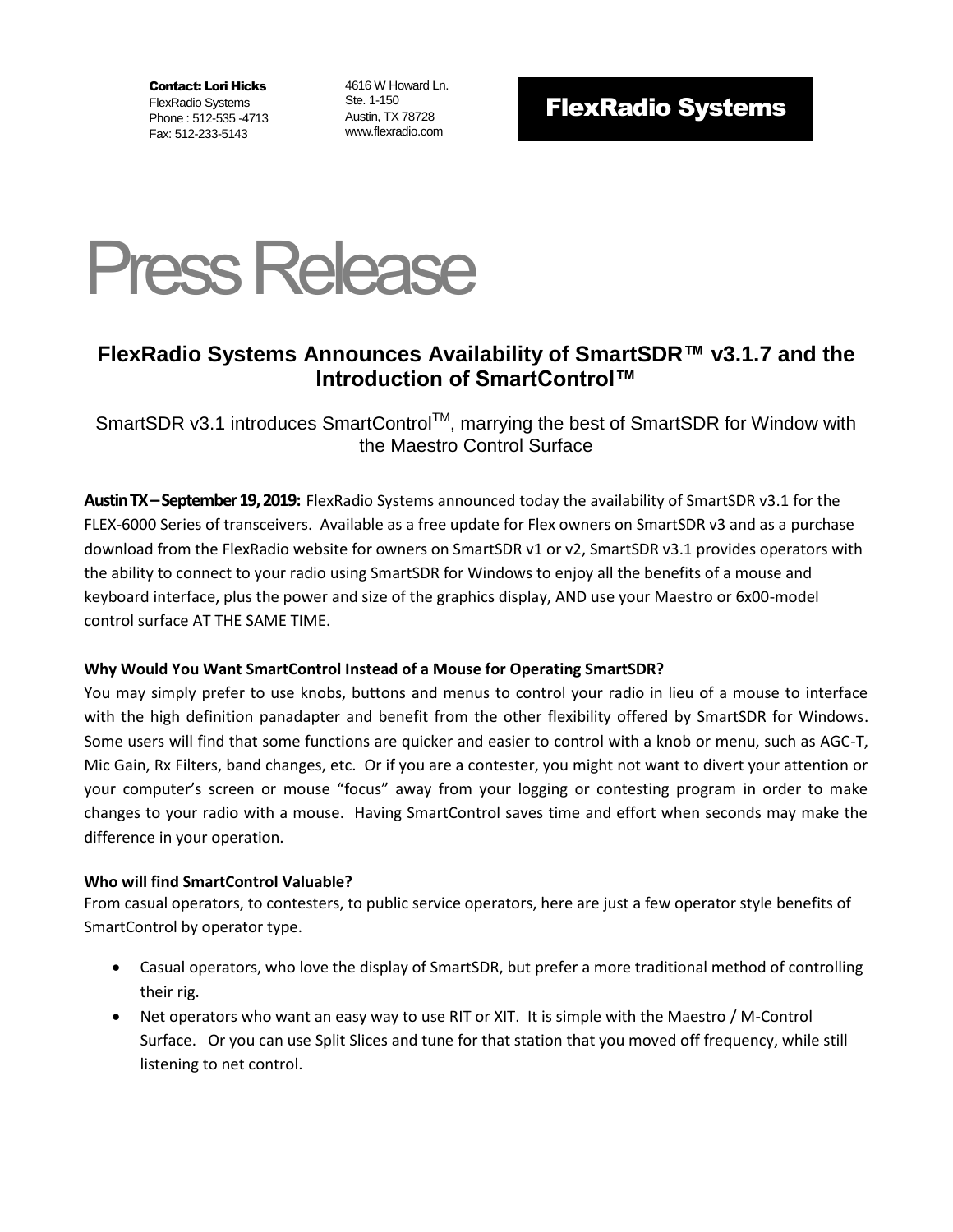Contact: Lori Hicks FlexRadio Systems Phone : 512-535 -4713 Fax: 512-233-5143

4616 W Howard Ln. Ste. 1-150 Austin, TX 78728 www.flexradio.com

## FlexRadio Systems

- DXers will discover that using the Maestro or 6X00M-Control Surface is the easiest way to open and operate "splits." Using SmartControl while watching the panadapter in SmartSDR gives you the ability to "zoom in" on the DX station and the pileup and quickly discern where and when to transmit to break the pile up. Using the twin tuning knobs for Slice A and B makes split operating a joy!
- Contesters will find that SmartControl makes the contesting session a lot more powerful, and a lot less stressful. SmartControl gives you easy, intuitive access to all the main controls that contest operators crave.
- EMA/Public Service operators may find that it is easier to teach volunteer operators how to use the Maestro / M-Series Control Surface than it is to teach them how to click through the menus of SmartSDR.
- VHF/UHF operators who wish to tune two different bands at the same time will find it easy to set up a band on Slice A in one panadapter and another band in Slice B in a different panadapter. Now you can have a tuning knob to control each band. And you have easy access to control functions without grabbing the mouse.
- Hams with a visitor in their shack can set up SmartControl and let your visitor/trainee control your rig while you can monitor what they are doing and stay in control. Somewhat like a "Driver's Ed mode."

### **Updated DAX Drivers**

In addition to SmartControl, SmartSDR v3.1 provides a number of updates for DAX. These updates are provided to all users no matter the version of SmartSDR that you are running. So if you are a user still on version 1.X or version 2.X of SmartSDR, just update to the latest release, v1.12.1 or v2.6.0 to get this update on your radio. This update includes updated DAX drivers that should not scramble the device names after Win10 updates. In addition, the DAX drivers are not candidates for the Windows default sound device when other sound devices are available. This prevents the default sound devices from changing. More details on this update are provided in the release notes on our website.

### **Other Highlights of SmartSDR v3.1**

SmartSDR v3.1.7 also offers expanded functionality of remote monitoring on phone modes. The multiFLEX monitor functionality is enhanced to provide the ability to listen to the other connected operator (client), while transmitting and using the monitor feature. It is possible to hear the remote and local audio mixed in the Monitor. The initial release of this feature is for phone mode only.

For additional information on SmartSDR v3.1.7, the FLEX-6XXX products or FlexRadio please visit [www.flexradio.com.](http://www.flexradio.com/)